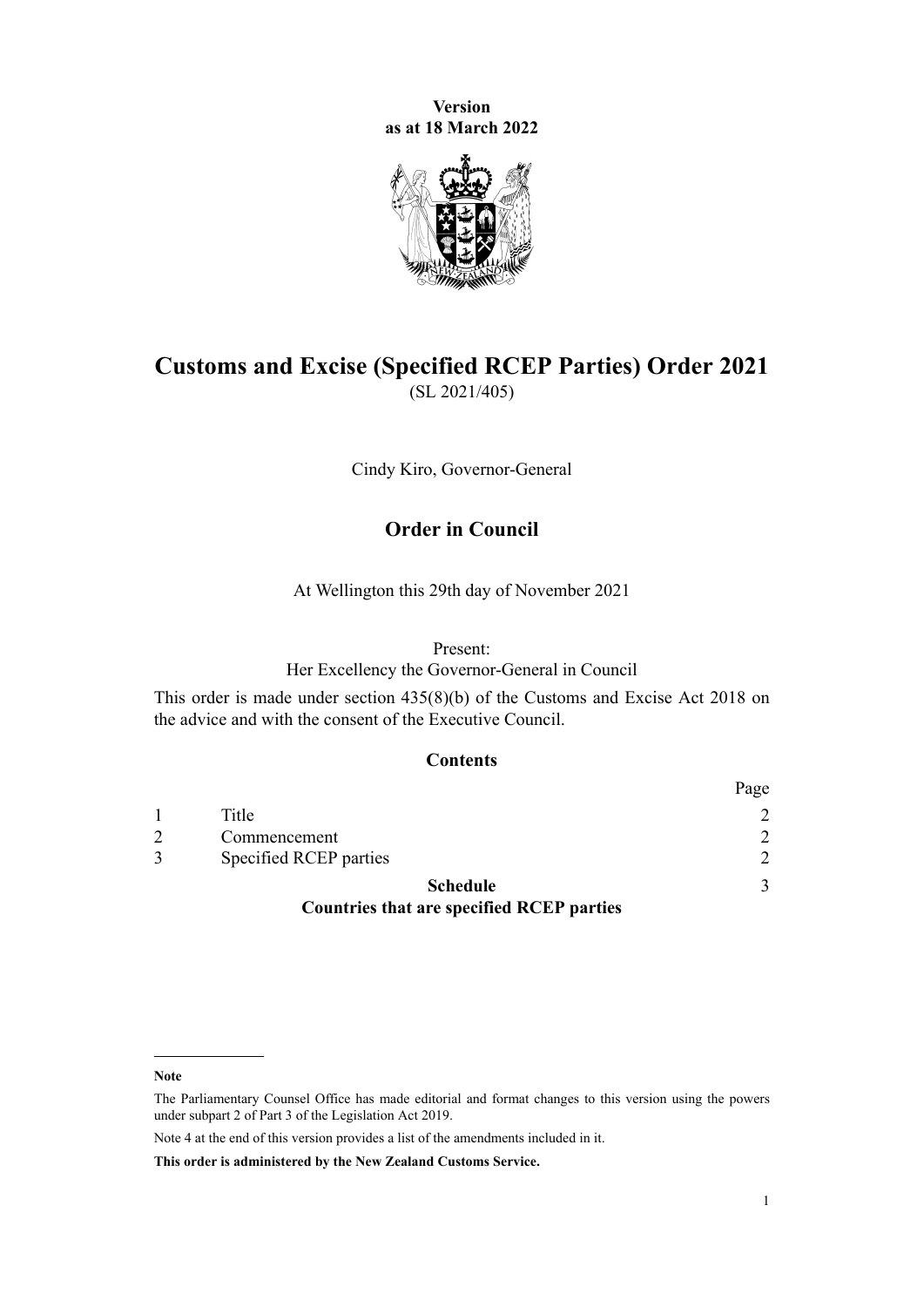### **Order**

#### <span id="page-1-0"></span>**1 Title**

This order is the Customs and Excise (Specified RCEP Parties) Order 2021.

#### **2 Commencement**

This order comes into force on 1 January 2022.

#### **3 Specified RCEP parties**

- (1) Each country listed in the [Schedule](#page-2-0) is declared to be a specified RCEP party for the purposes of [section 435](http://legislation.govt.nz/pdflink.aspx?id=DLM7039939) of the Customs and Excise Act 2018.
- (2) If a country is listed without a date next to it, the country is a specified RCEP party on and from the commencement date of this order.
- (3) If a country is listed with a date next to it, the country is a specified RCEP party on and from that date.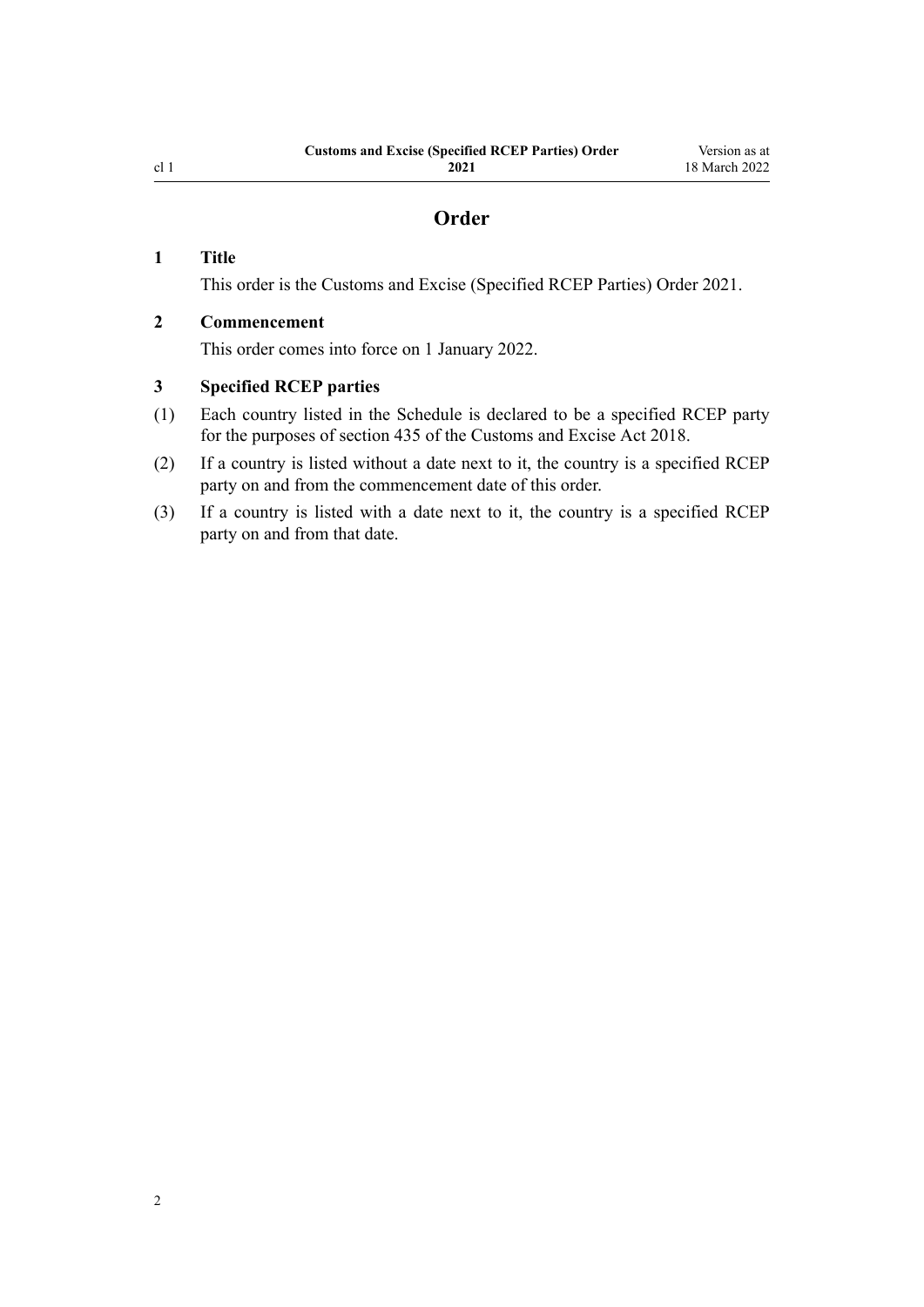# **Schedule Countries that are specified RCEP parties**

<span id="page-2-0"></span>Australia

Brunei Darussalam

Cambodia

China

Japan

Lao PDR

Malaysia (18 March 2022)

Republic of Korea (1 February 2022)

Singapore

Thailand

Viet Nam

Schedule Malaysia (18 March 2022): inserted, on 18 March 2022, by [clause 4](http://legislation.govt.nz/pdflink.aspx?id=LMS636248) of the Customs and Excise (Specified RCEP Parties—Malaysia) Amendment Order 2022 (SL 2022/13).

Schedule Republic of Korea (1 February 2022): inserted, on 1 February 2022, by [clause 4](http://legislation.govt.nz/pdflink.aspx?id=LMS620457) of the Customs and Excise (Specified RCEP Parties—Republic of Korea) Amendment Order 2021 (SL 2021/436).

> Michael Webster, Clerk of the Executive Council.

Issued under the authority of the [Legislation Act 2019](http://legislation.govt.nz/pdflink.aspx?id=DLM7298104). Date of notification in *Gazette*: 2 December 2021.

[cl 3](#page-1-0)

3